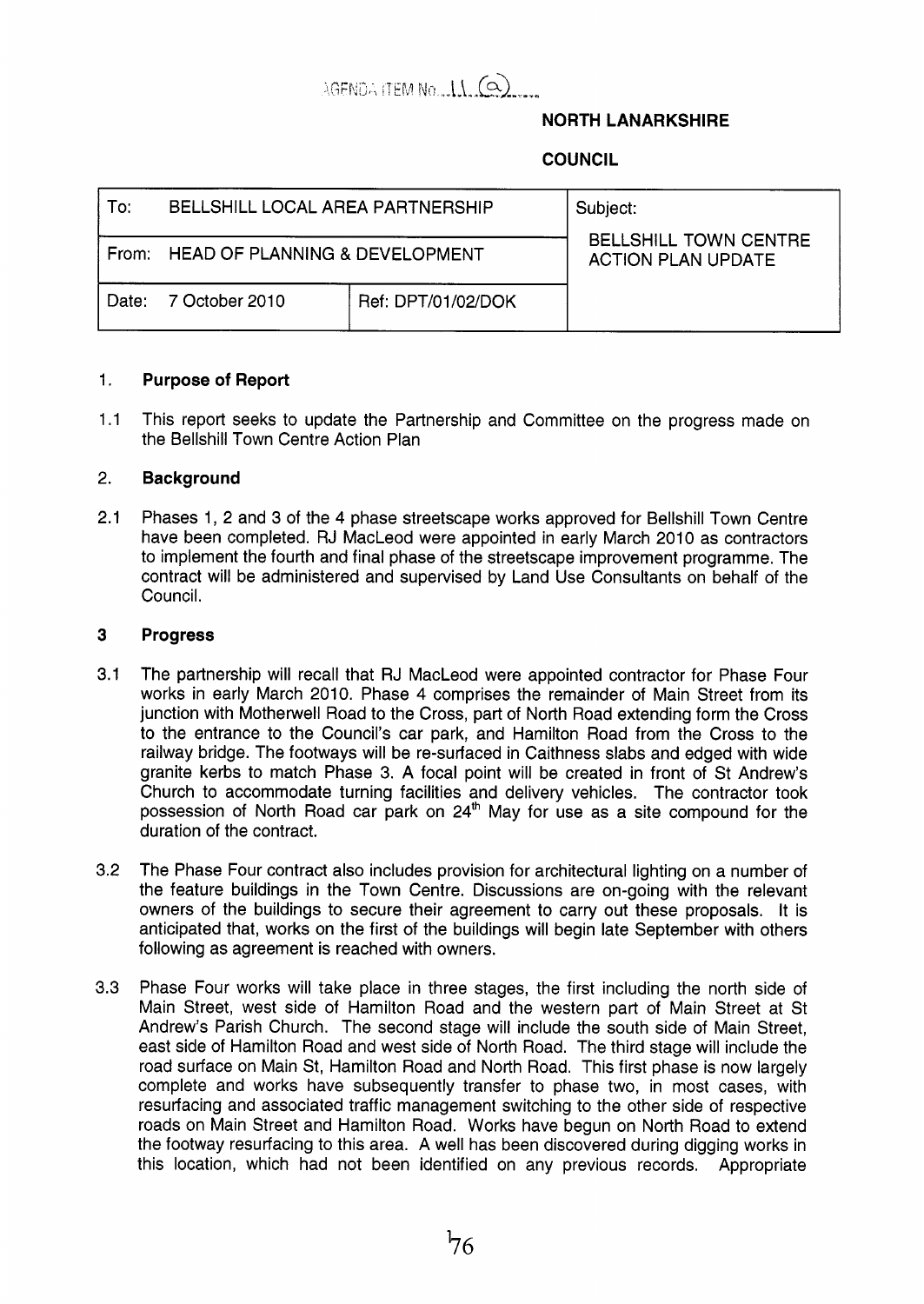historical and watercourse information is being compiled to determine an appropriate course of action as soon as possible to minimise any potential delay to this area of work. Preparatory works have begun on the Tesco link to allow for enhancement works here. In relation to the demolition of the toilet block, opportunities are being pursued with the relevant Council Service to help this progress as quickly as possible and it is hoped this work can be agreed shortly to allow environmental enhancements to be implemented.

3.4 A number of issues have been highlighted to phase 3 contractors in relation to snagging works at Bellshill Main Street, following a site investigation. The most urgent matters requiring immediate action will be addressed during September, with other items as appropriate being monitored to be addressed before the end of the defects period.

#### **4 Town Centre on Street Parking Restrictions Update**

4.1 The Draft Traffic Regulation Order, which will cover parking bays, loading facilities, taxi ranks and disabled parking for Bellshill town centre, has been passed from Roads Projects Southern to Corporate Services, along with associated schedules, to begin the formal process to promote this order. Subject to Corporate Services procedures, it is anticipated that this will be advertised for a period during October for comment. At the end of this period, comments received will be incorporated where possible.

#### **5. Town Centre Regeneration Fund Bid**

5.1 Written agreement is being finalised with William Morrison Supermarkets PLC for the gap site at 278 - 286 Main Street, Bellshill. Upon completion of this agreement, contractors will take possession of the site and begin works to improve the site, as part of the phase 4 works. Completion of works will create an improved public space, new street furniture and lighting improvements to the space.

#### **6. Hamilton Road West Roundabout**

6.1 Tenders have being sought for implementation of junction improvements at Hamilton Road A725 junction involving the introduction of a roundabout. It is hoped to appoint a contractor before the end of October and for works to begin shortly afterwards, with works anticipated to be completed by end of February 2011. The partnership will be further updated of progress and the next partnership meeting.

#### *7.*  **Planning Applications in the Bellshill Area**

- 7.1 The partnership will recall a question being raised at the last partnership meeting in relation to planning applications granted within the Bellshill LAP area for developments up to thirty units. Since 2007 fifteen sites have been developed which are up to thirty units and eleven over thirty units. Developments up to thirty units do not require provision of play equipment or off site contribution. Requirement for play area or compensatory contribution to off-site play areas is only required for detailed applications for developments of at least thirty units. Those identified within the Bellshill & District Local Area Partnership area, and which meet the threshold but have not been required to provide play equipment have either all made contribution for off site play area upgrade or already have play provision on site.
- 7.2 The North Lanarkshire Local Plan includes policy DSP 3 Impact of Development. Developments will be assessed in terms of their impact on the economic, social or environmental infrastructure of the community. Where developments would have an adverse impact, planning permissions would include planning conditions or legal agreements to mitigate those impacts. The Local Plan is currently undergoing